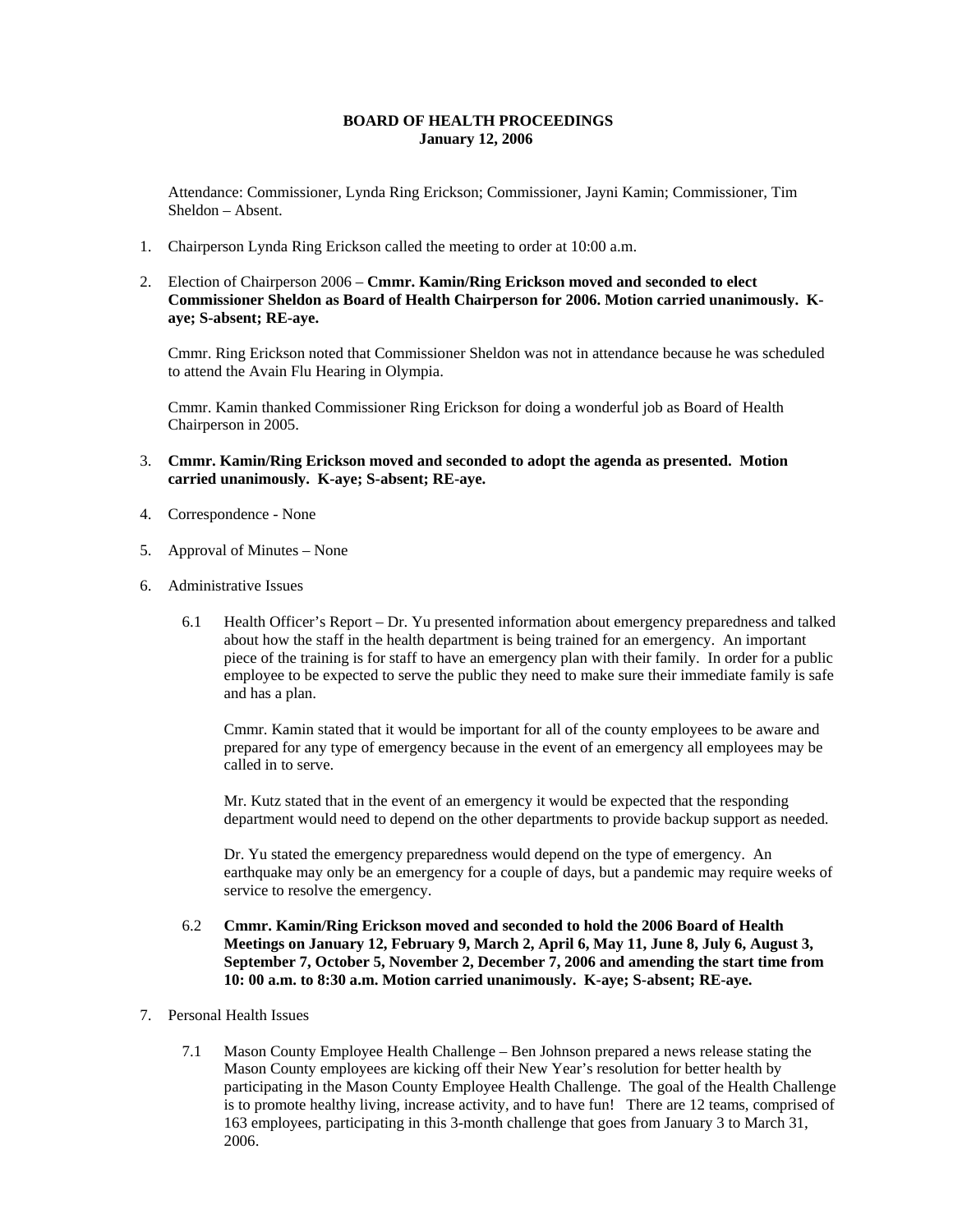There was a discussion about the success and the enthusiasm that the challenge has brought to the employees.

The Board would like to see Mason County aim to be the Healthiest County in the Nation.

7.2 Initiative 901 was voted on by Washington State citizens and passed. The responsibilities have been put on the local health departments. This is an un-funded mandate. Mr. Kutz has appointed Mr. Johnson as the primary point of contact to answer questions and to provide education to the community on the initiative. Mr. Johnson has been working with many people in the community on the rules and regulations that were imposed. If businesses don't comply with Initiative 901 Mr. Johnson sends them a compliance letter in attempts to educate them. If the business continues to disregard the letters they are required to submit a compliance plan. Mr. Johnson has sent three letters requesting compliance plans. One compliance plan has been submitted out of the three. Waivers can be issued to businesses but there is not a waiver process that is set up. Mr. Kutz and Mr. Johnson need to define what a waiver process would be. He said he would not be issuing any waivers until he has completed what the waiver process would be. He is working with the State Department of Health on the waiver process.

Mr. Johnson stated the citizens and establishments have done a very good job of complying with the new law. He has received complaints but they have slowed down considerably since the law took into effect.

There was a discussion about various ways to help the businesses keep in compliance and educating the patrons on where they can smoke freely.

Cmmr. Ring Erickson stated that the Initiative was not an un-funded mandate. The voters passed the law and the county will use tax dollars to support and educate the citizens of Mason County of the rules, regulations and enforcement.

7.3 County Smoking Policy Proposal – Mr. Kutz thanked his staff, Dr. Yu and the other Department Heads that worked diligently on the policy proposed.

Ms. Heidi Iyall presented the statistics of the Mason County residents smoking. Ms. Iyall presented options for a County Smoking Policy.

Option 1: No smoking in County owned, leased or operated buildings, vehicles, and within 25 ft. of entrances, windows, and ventilation intakes (to come into compliance with RCW 70.160)

Option 2: No smoking on County owned, leased, or operated property, buildings, and vehicles (County parks and fairgrounds are addressed separately).

Ms Iyall presented the enforcement, implementation, financial and health impacts, and the advantages and disadvantages of both options.

Mr. Rutter stated he has been working with the health department staff to develop the two options that were presented. Mr. Rutter supports a smoke free campus.

Cmmr. Kamin asked if there have been any major concerns or complaints with the smoke free policy that Mason General recently adopted.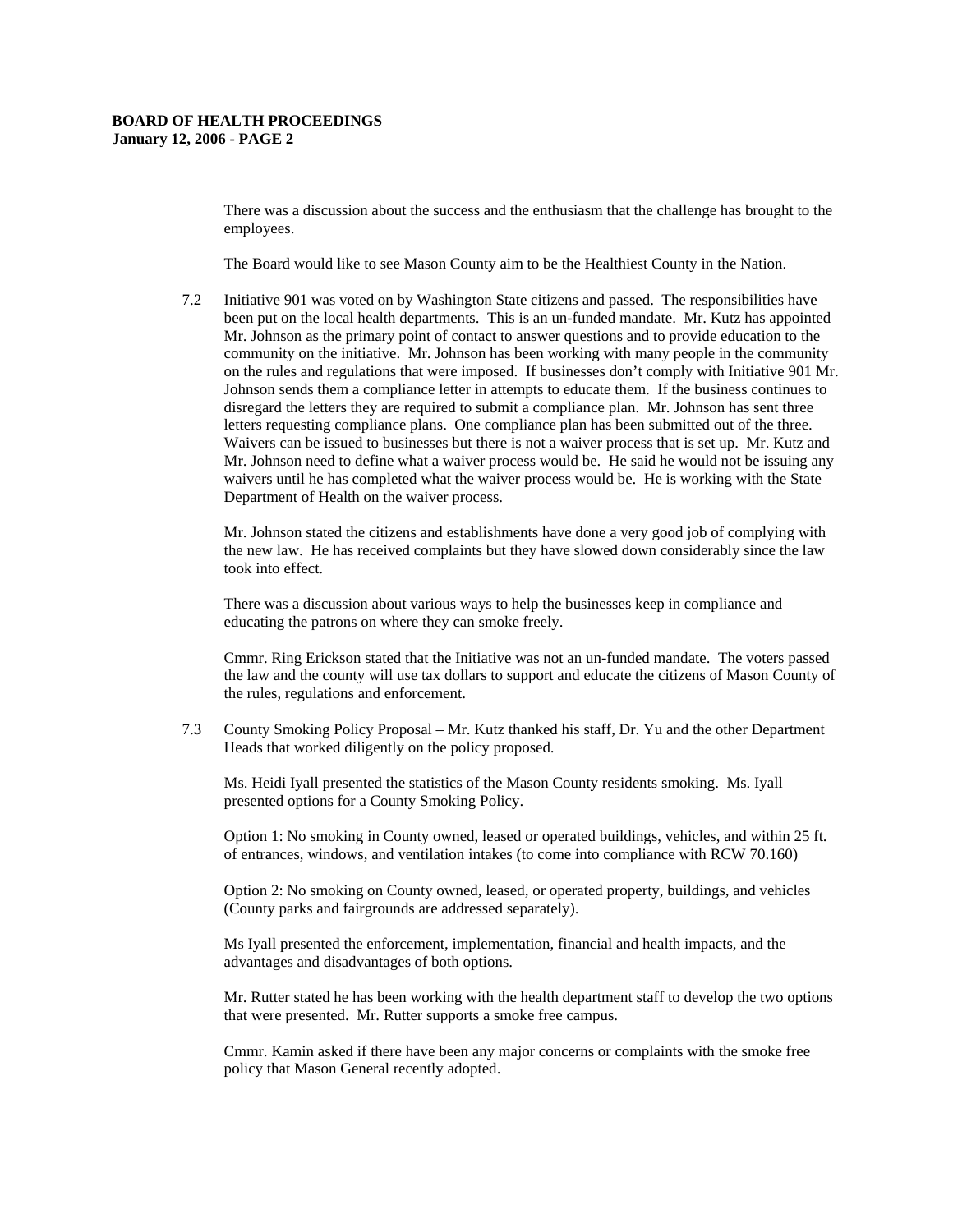Mr. Kutz stated he had spoke with the hospital administrator about the hospitals smoke free policy. The recommendation he gave was to have an education period for the employees and visitors to help make the transition easier. Mr. Kutz suggested a four-month education and transition period. He suggested adopting the policy and set an implementation date. Mr. Kutz suggested that the policy be a tobacco policy not a smoking policy.

Cmmr. Ring Erickson stated she would rather take action on a smoking policy at this time. She asked Mr. Kutz if he had notified and/or spoke with the other Elected Officials.

Mr. Kutz stated he had notified the Elected Officials and asked for input or concerns to be directed back to him. There were no replies.

Cmmr. Ring Erickson stated she had a spoke with Commissioner Sheldon on the smoking policy. He stated he would not be interested in building smoking shelters for people to smoke in.

Mr. Kutz said he would offer smoking cessation support group for county staff.

The Board felt that would be a great benefit for the employees and would like to see them offered several times a year.

Dr. Yu stated that when Thurston County went smoke free they paid for smoking cessation programs for the employees as an incentive for them to quit smoking. As of today out of 125 employees there are only two of them that currently smoke.

**Cmmr. Kamin/Ring Erickson moved and seconded to adopt Option 2: as the County Smoking Policy to state no smoking on County owned, leased, or operated property, buildings, and vehicles (County parks and fairgrounds are addressed separately) with a fourmonth educational period prior to the implementation date of May 15, 2006. Motion carried unanimously. K-aye; S-absent; RE-aye.** 

Cmmr. Ring Erickson requested Mr. Kutz to develop a budget to support the no smoking policy and to support a public awareness campaign. She also requested Mr. Rutter to dismantle the smoking shelters on or about April 15, 2006.

Mr. Rutter stated there were three on campus. He stated he would like to keep them for employees to be able to get fresh air and be able to read a book at a break or to use eat lunch at. He doesn't want to encourage them as smoking shelters but would like to keep them for employee use.

Cmmr. Kamin requested Mr. Kutz to work with Mason Transit to develop a campaign banner to be displayed on the buses. The Board would like to use public services pieces that support "not using tobacco" rather than "taking it outside" pieces. The stop using tobacco is more consistent with the message they would like to promote.

Mr. Kutz would like to have a banner on the side of a bus as a goal for the county to be the "Healthist County in the state" and list the web site that you go to that lists all of the initiatives that support being healthy.

The Board agreed that was a great idea.

Ms. Iyall presented the options proposed for smoking in county parks.

Option 1: Smoking will be prohibited in County Parks.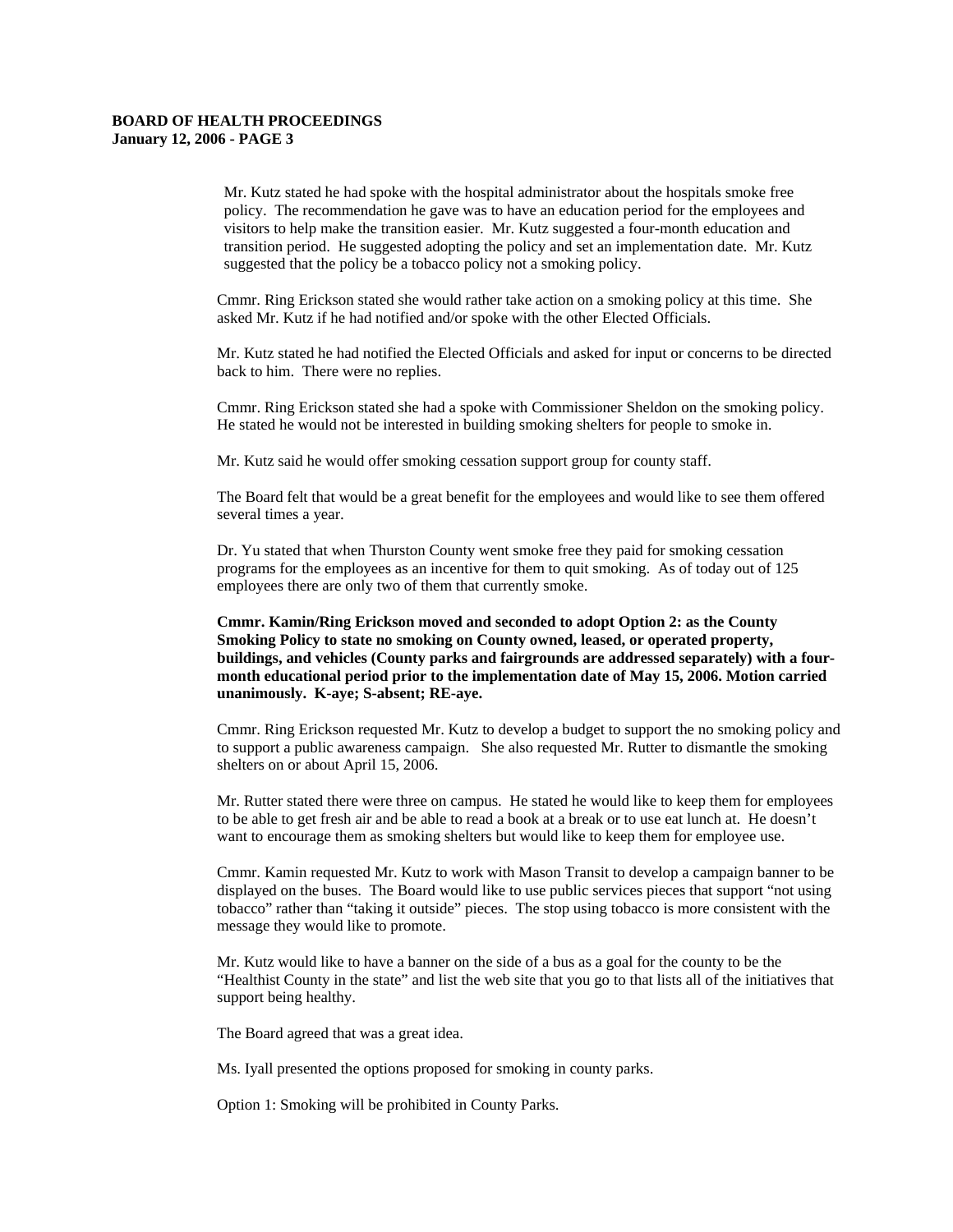Option 2: Smoking will be prohibited in County Parks except in designated smoking areas (50ft from playgrounds, shelter/picnic areas, ball fields, and skate ramps).

Ms Iyall presented the enforcement, implementation, financial and health impacts, and the advantages and disadvantages of both options.

The Board requested the signs that are posted have a place to call for smoking cessation on them.

Cmmr. Ring Erickson said it would be best to implement the no smoking policy immediately for the County parks. That would give staff time to make changes to the contracts and have the signs posted for the upcoming sports season.

## **Cmmr. Kamin/Ring Erickson moved and seconded to adopt Option 1: as the County Parks Smoking Policy to state Smoking will be prohibited effective immediately in all County Parks. Motion carried unanimously. K-aye; S-absent; RE-aye.**

Ms. Iyall presented the options proposed for the County Fairgrounds Smoking Policy.

Option 1: Smoking will be prohibited on fairground property.

Option 2: Smoking will be prohibited on fairground property except for in designated smoking areas.

Ms Iyall presented the enforcement, implementation, financial and health impacts, and the advantages and disadvantages of both options.

Ms. Jankauskas-Stewart, Fairgrounds Department Head was not at the meeting so Commissioner Ring Erickson asked Mr. Rutter what his concerns were in regards to the fairgrounds.

Mr. Rutter stated the fair itself represents the values of our community. To allow smoking on the fairground property would send a mixed message to the children and adults. By not smoking on the fairground property it promotes the values and the leaderships goals to be the "Healthiest County in the state". He believes that the change may be hard at first but people will get used to the fact that the leadership of Mason County promotes being healthy.

Mr. Kutz stated he spoke with Ms. Jankauskas-Stewart yesterday and said that she does prefer no smoking on the grounds. She said it would be easy to add the language into the rental contracts and amend the existing contracts.

Cmmr. Ring Erickson noted it may affect some of the existing contracts and they would need to be looked at on an individual basis.

Cmmr. Ring Erickson would like the signs to say "Welcome to the Fairgrounds/Parks this is a nosmoking facility". She also noted that the fairground is a leased piece of property and the county can only mandate the no smoking on the leased portion of property.

Cmmr. Kamin stated to impose a civil fine and enforce it, an ordinance would need to be wrote and adopted by the Board of Commissioners. She asked Mr. Kutz what his recommendation was for the civil fine. She asked if it was necessary for a civil fine to be imposed if people are caught smoking.

Mr. Kutz stated his recommendation was to wait on imposing a civil fine. If a civil fine were necessary he would like to have time to make a well thought out proposal.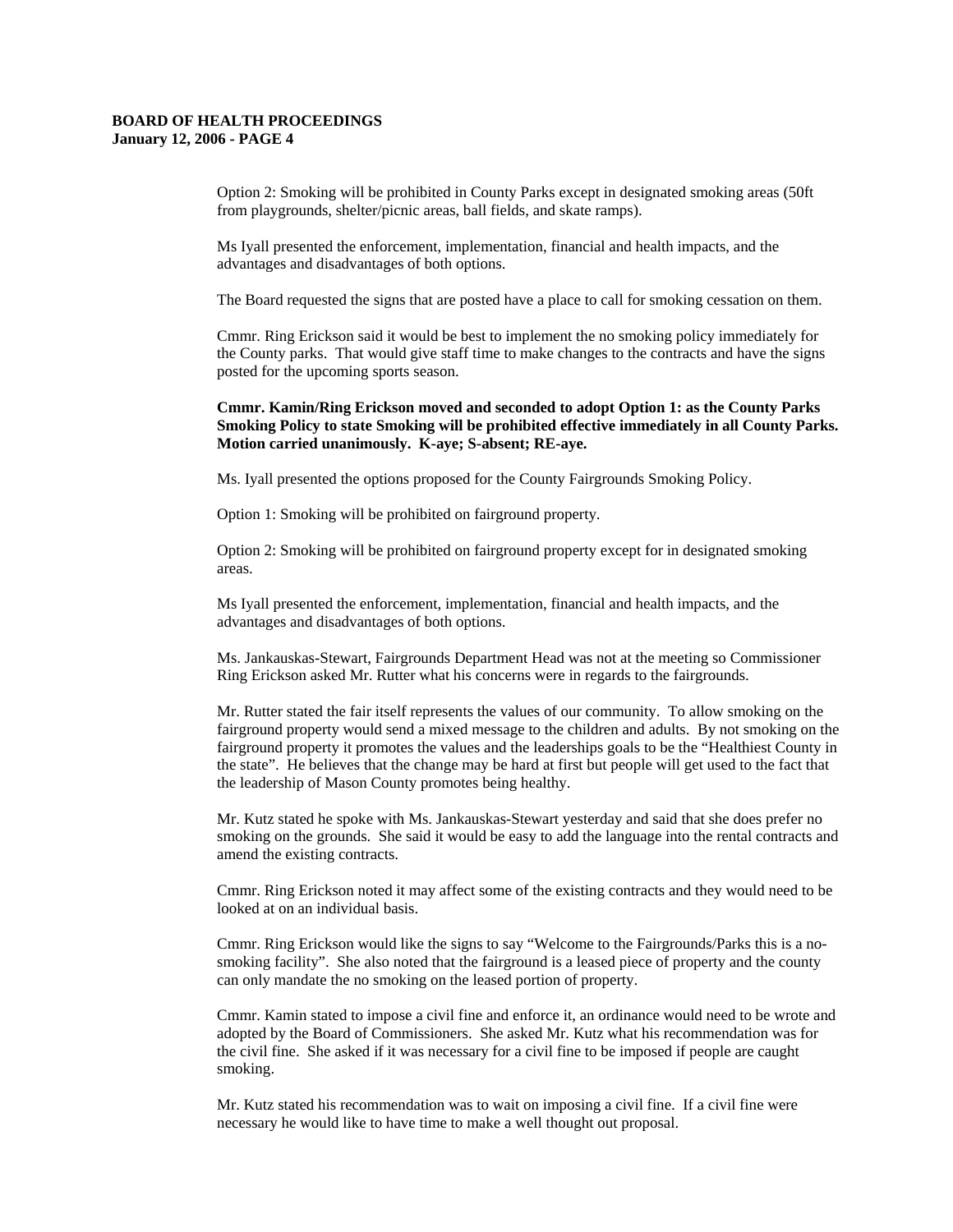Cmmr. Ring Erickson stated it was the Boards hope that civil fines would not need to be imposed. They would like to educate people rather than penalize them. She also suggested that the Mr. Kutz prepare something to be sent out with Jury notices so that people can come prepared.

Cmmr. Kamin asked if people are allowed to smoke in their vehicles on county grounds.

Mr. Kutz stated it should not be a problem for people to smoke in their own vehicle. There will not be patrol enforcement looking for people smoking.

Cmmr. Ring Erickson stated the goal was to create an environment for youth and adults who would like to avoid being around smoke.

**Cmmr. Kamin/Ring Erickson moved and seconded to adopt the Option 1: as the County Fairgrounds Smoking Policy that states Smoking will be prohibited effective immediately on the fairground property. Motion carried unanimously. K-aye; S-absent; RE-aye.** 

Ms. Iyall presented the options proposed for Tobacco Sales, Sampling, Advertising, and Sponsorship.

Option 1: Tobacco sales, sampling, advertising, and sponsorship will be prohibited on county owned or leased property or during county-sponsored events.

Option 2: Tobacco sales and sampling will be prohibited on County owned or leased property or during county-sponsored events.

Ms Iyall presented the enforcement, implementation, financial and health impacts, and the advantages and disadvantages of both options.

**Cmmr. Kamin/Ring Erickson moved and seconded to adopt the Option 1: as the County Policy on Tobacco Sales, Sampling, Advertising, and Sponsorship that states Tobacco sales, sampling, advertising, and sponsorship will be prohibited on county owned or leased property or during county-sponsored events. Motion carried unanimously. K-aye; S-absent; RE-aye.** 

- 8. Environmental Health Issues
	- 8.1 Environmental Health Waivers/Variances were provided to the Board for information only.
- 9. Public Comment None
- 10. The meeting adjourned at 11:58 a.m. due to no further business.